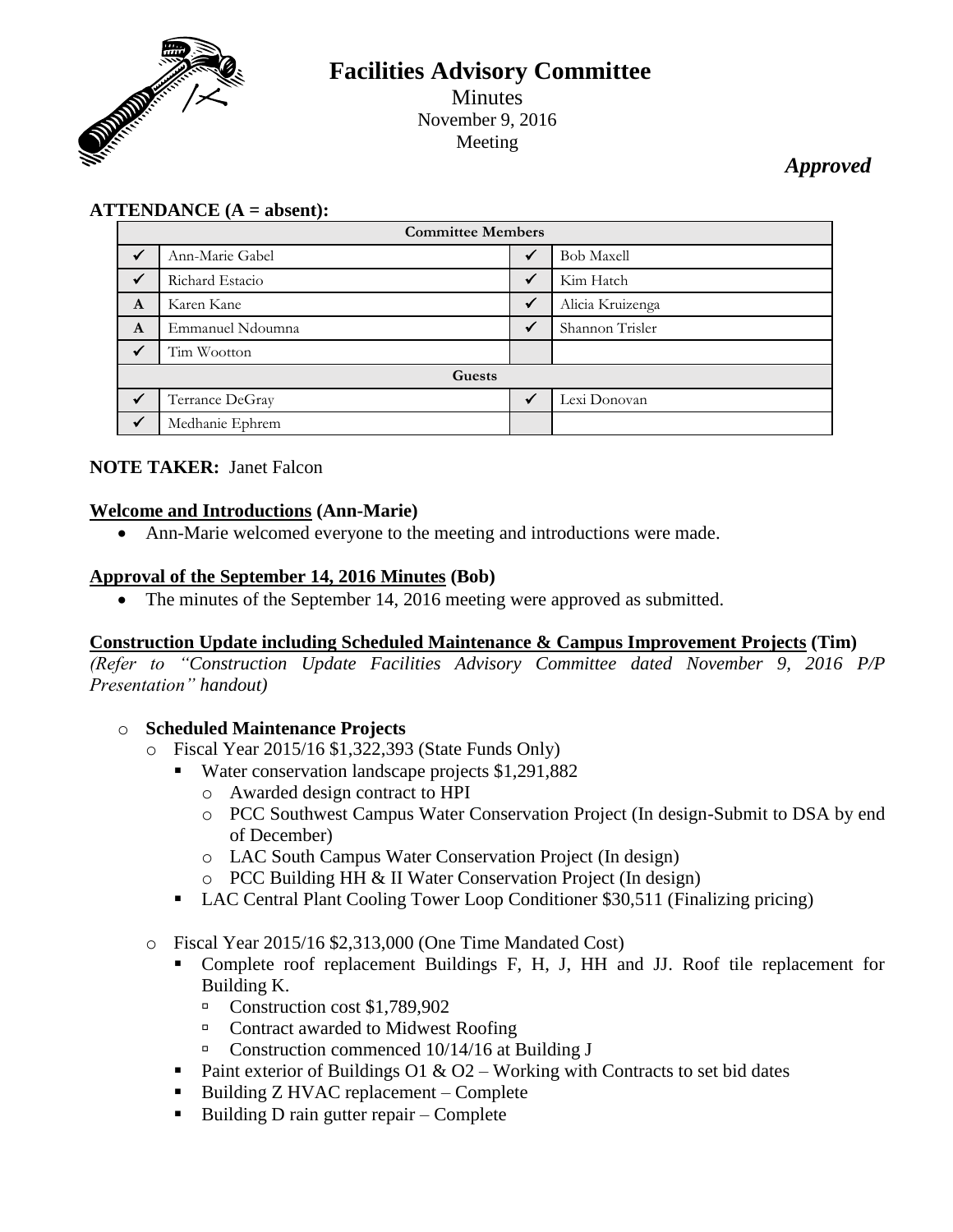### **Construction Update including Scheduled Maintenance & Campus Improvement Projects (continued)**

### **Scheduled Maintenance Projects (continued)**

- o Fiscal Year 2016/17 \$2,846,905 (State Funds Only)
	- Certified Access Specialist Program (CASp)
		- Scope includes field survey of ADA deficiencies district-wide
		- <sup>n</sup> CASp analysis completed at PCC Fall 2015
		- CASp analysis completed at LAC Fall 2016
	- District-wide project for ADA upgrades
		- Awarded design contract to Westberg and White
		- Consultant to prepare design documents to address deficiencies as identified in the CASp survey for the PCC campus
		- □ Upon completion of the LAC survey, District to procure design consultant to prepare design documents to address deficiencies that will be identified in the CASp survey for the LAC campus
		- Both projects will have to be approved by the Division of the State Architect (DSA)
	- Door Lockdown Project
		- Contract awarded to Montgomery Hardware August 2016
		- <sup> $\Box$ </sup> Retrofitting doors in Buildings A, C, D, L, T, V, AA, BB, DD, EE, GG and LL to allow for lockdown from within room
		- Work began this week
		- Anticipated construction completion Spring  $2017$
	- Alicia asked about buildings that are not listed above for the Door Lockdown Project. Tim responded the buildings that are listed have been targeted for this phase. The older buildings are much harder to retrofit the locks. The older buildings will be evaluated to see if the new locks will work on the doors. The lockdown locks will be a new standard for any new buildings on areas that have five or more people in the room.

# **District Wide Energy Projects**

- $\circ$  Prop 39 Years 3 & 4 2015-17 Projects \$1,343,217
	- LED Lighting Retrofits, Buildings T, HH and O-2
		- $\Box$  Currently reviewing final design documents
		- Approximately 207,140 kWh/yr. in energy savings and \$30,263 in cost savings
		- **Example 3** & Year 4 have been combined to fund retrofit projects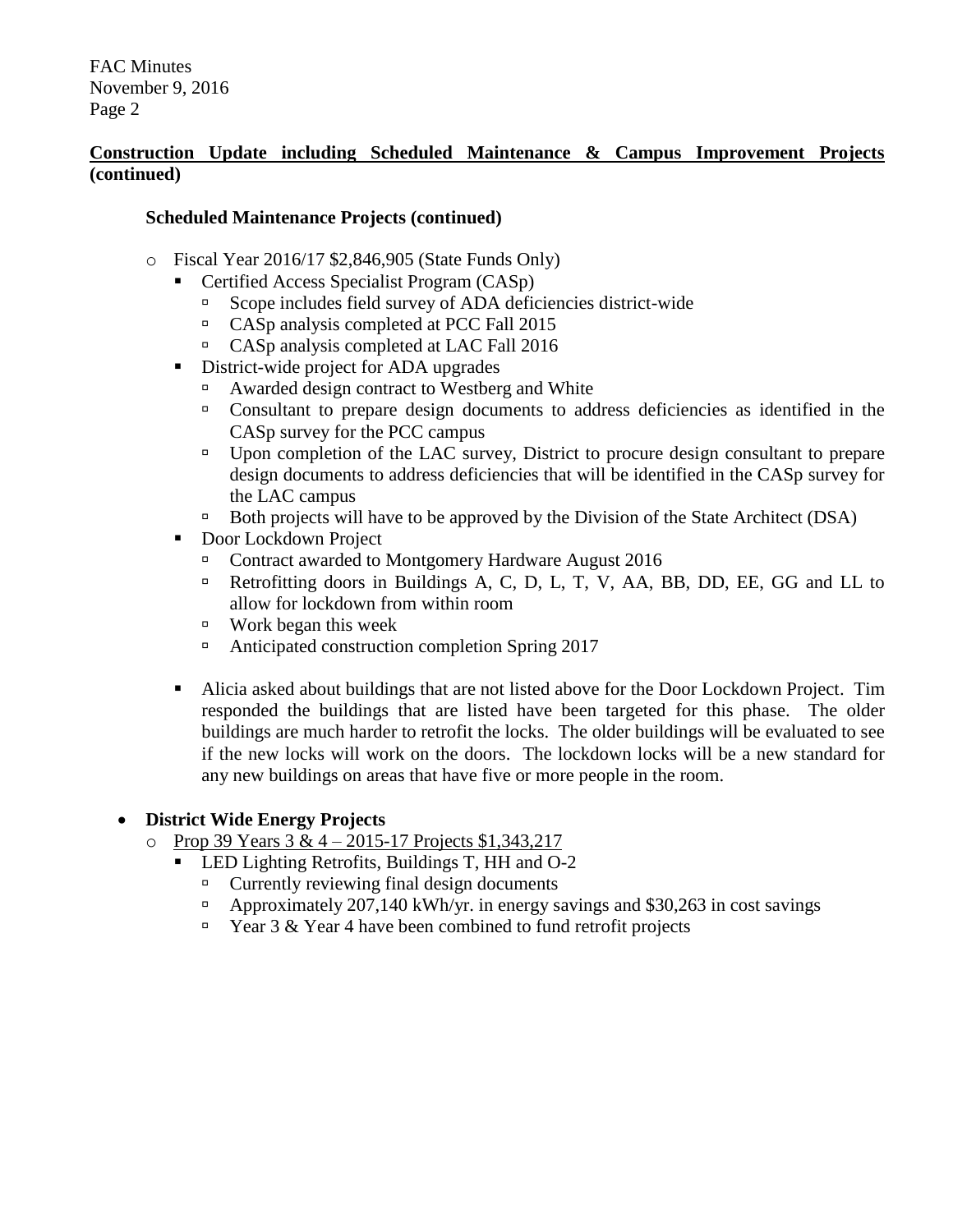## **Construction Update including Scheduled Maintenance & Campus Improvement Projects (continued)**

- **Campus Improvement Projects – Fiscal Year 2015/16**
	- o Facilities Advisory Committee approved on 9/2/15
		- $\blacksquare$  Building Q Paint Interior Hallways (Complete)
		- Building  $R$  Paint Interior Hallways (Complete)
		- Building  $O-2$  Replace Carpet in all Hallways with VCT Tile (Complete)
	- o Facilities Advisory Committee Approved on 11/18/15
		- Building  $O-2$  Replace 5 classroom Wall Talkers (Complete)
		- Building D Install Reverse Osmosis Water Treatment System (Complete)
		- Building S (Stadium) Repaired Press Box Windows (Complete)
		- Building  $L HVAC$  modifications for Media Services (Complete)
	- o Facilities Advisory Committee Approved on 2/17/16
		- Building Q Athletics Student Success Center
			- Requisition submitted for furniture, computers and AV
			- $\Box$  Requisition submitted for minor tenant improvement
			- Work to commence Winter recess
		- Building  $Q$  Motorize Bleachers (Complete)
		- Various Locations New student outdoor  $\&$  hallway seating and benches (On-going)
		- Alicia announced the Auxiliary approved a grant for benches and display cases for Building F. Tim and Medhanie will follow up with the appropriate personnel regarding codes and restrictions for the area.
	- o Facilities Advisory Committee Approved on 4/13/16
		- Building  $K -$  Room 102 New furniture and carpet for classroom upgrades in conjunction with technology upgrade (\$25,000) (Complete)
		- Athletics Field Hammer Throw Cage installation (\$28,000) (Getting AE Proposals)  $\Box$  This will be evaluated with Outdoor Kinesiology labs
	- o Facility Advisory Committee Approved on 9/14/16
		- Building O-2 IITS space improvements (\$320,000)
			- Awarded design contract to Westberg and White
			- Design to commence soon
		- Building  $L \text{Books}$  between  $\text{Boolean and space improvement } (\$290,000)$  $\Box$  Currently soliciting design firm
	- o Facility Advisory Committee New Request 11/9/16
		- Building B Lighting panel replacement  $(\$30,000) 3$  panels, 1 per floor
		- Installation of Dry wells  $(\$20,000)$  total of 2 dry wells between the parking structure and Building T by the ATM machine.
		- Building  $D$  Install new smoke detectors (\$70,000)
- o The Campus Improvement requests for November 9, 2016 were approved as submitted.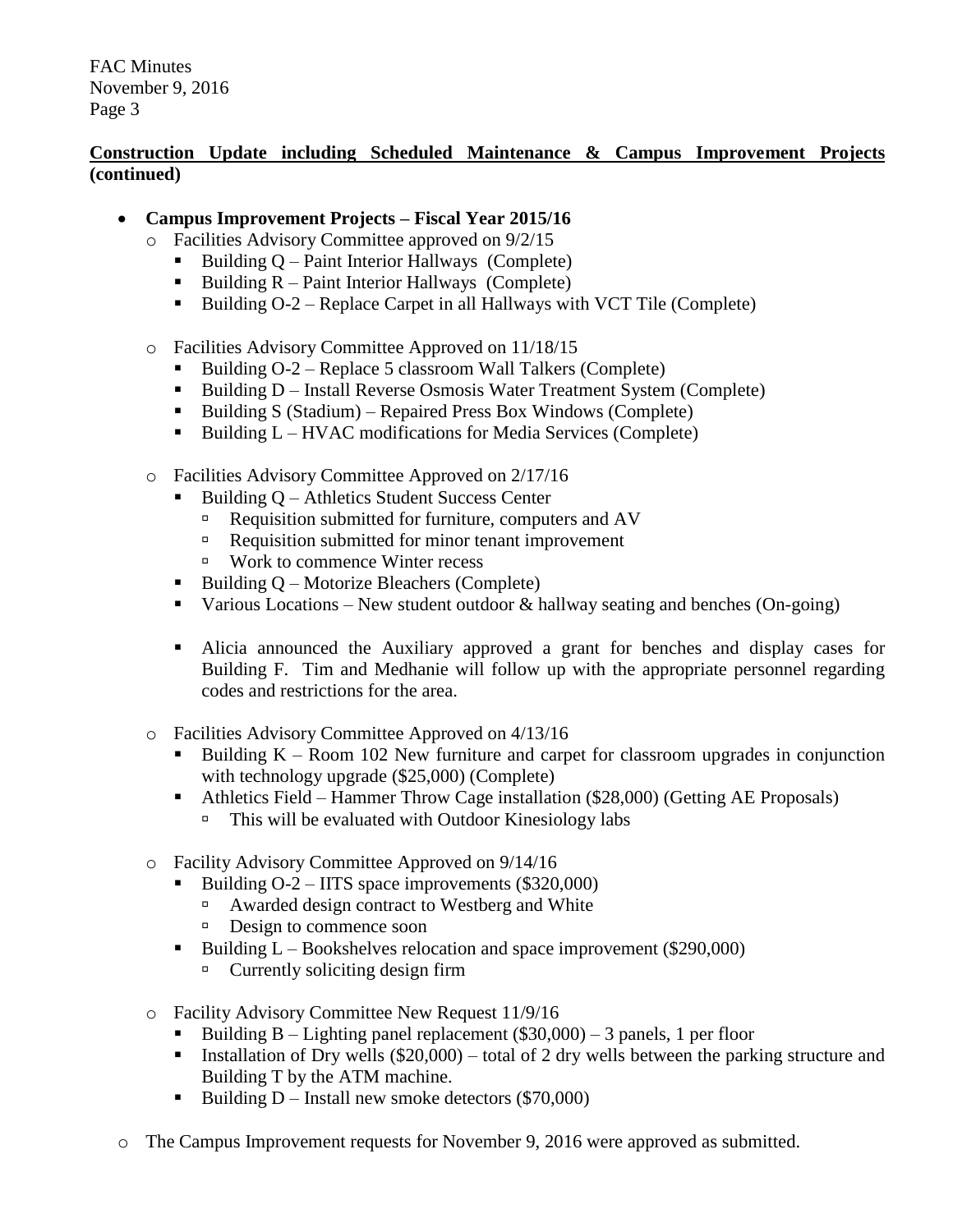## **Construction Update including Scheduled Maintenance & Campus Improvement Projects (continued)**

# **Current Construction Projects**

- o **LAC Building D 1 st and 2nd Floors – Science Labs (Measure E)**
	- MSP Architects Design Firm, T.B. Penick & Sons awarded construction contract
	- Renovate 16,000 square feet of 1<sup>st</sup> floor and 2,573 square feet of  $2<sup>nd</sup>$  floor for new Science Labs (Physiology, Diagnostic Medical Imaging, Allied Health, Medical Assisting and Anatomy)
	- Project started September 2016, estimated construction completion Fall 2017
	- Project is currently on schedule
	- $\blacksquare$  Total project budget = \$14,169,853
- o **PCC Buildings QQ & RR – Electrical Program Relocation/Dyer Hall/Lifetime Learning Center Relocation (Measure E)**
	- HPI Architects Design Firm, R.C. Construction awarded construction contract
	- Building QQ (24,454 GSF) renovated for 5 Electrical labs, 3 classrooms, 9 faculty offices, Lecture Hall and Lifetime Learning Center
	- Construction started April 2016, estimated construction completion Fall 2017
	- Expanding Horticulture area by 6,798 square feet
	- **Moving all functions of Building FF to Building QQ**
	- Currently working on setting structural steel and metal decking at Building QQ
	- Building RR (7,667 GSF) renovated for the Electrical program's robotics labs with 2 electrical labs, 1 electrical machinery room and 1 workroom
	- Currently working on exterior building sacking, exterior enclosures and fencing, demolition and new concrete slab and overhead MEP work, to include setting the Roof Top Unit for Building RR. Site work installation includes hydronic piping for hot and chilled water and storm water piping that ties into the existing storm water retention system in Parking Lot #7
	- Project is currently on schedule. Project is 40% complete
	- Total project budget  $= $20,302,962$

# o **District Wide Security Monitoring System (Measure E & LB)**

- P2S Engineering Design Firm, Pars Arvin awarded construction contract
- Project started in October 2016, estimated construction completion Fall 2017
- **PCC** will have approximately 200 cameras installed
- Design plan covers all exterior building entrances and heavy use areas
- **Maintenance and support assessment addressed during the design process.** New staff position created based on assessment
- Long Beach Police can view cameras in an emergency
- LAC will have approximately 400 cameras installed
- Project is currently on schedule
- Total project budget  $= $10,000,000$
- Kim asked about the facial recognition vs. normal camera coverage. Ann-Marie said the facial recognition will have higher resolution cameras. Those cameras will be installed to show entrances/exits, parking lots, and other areas where facial recognition is needed.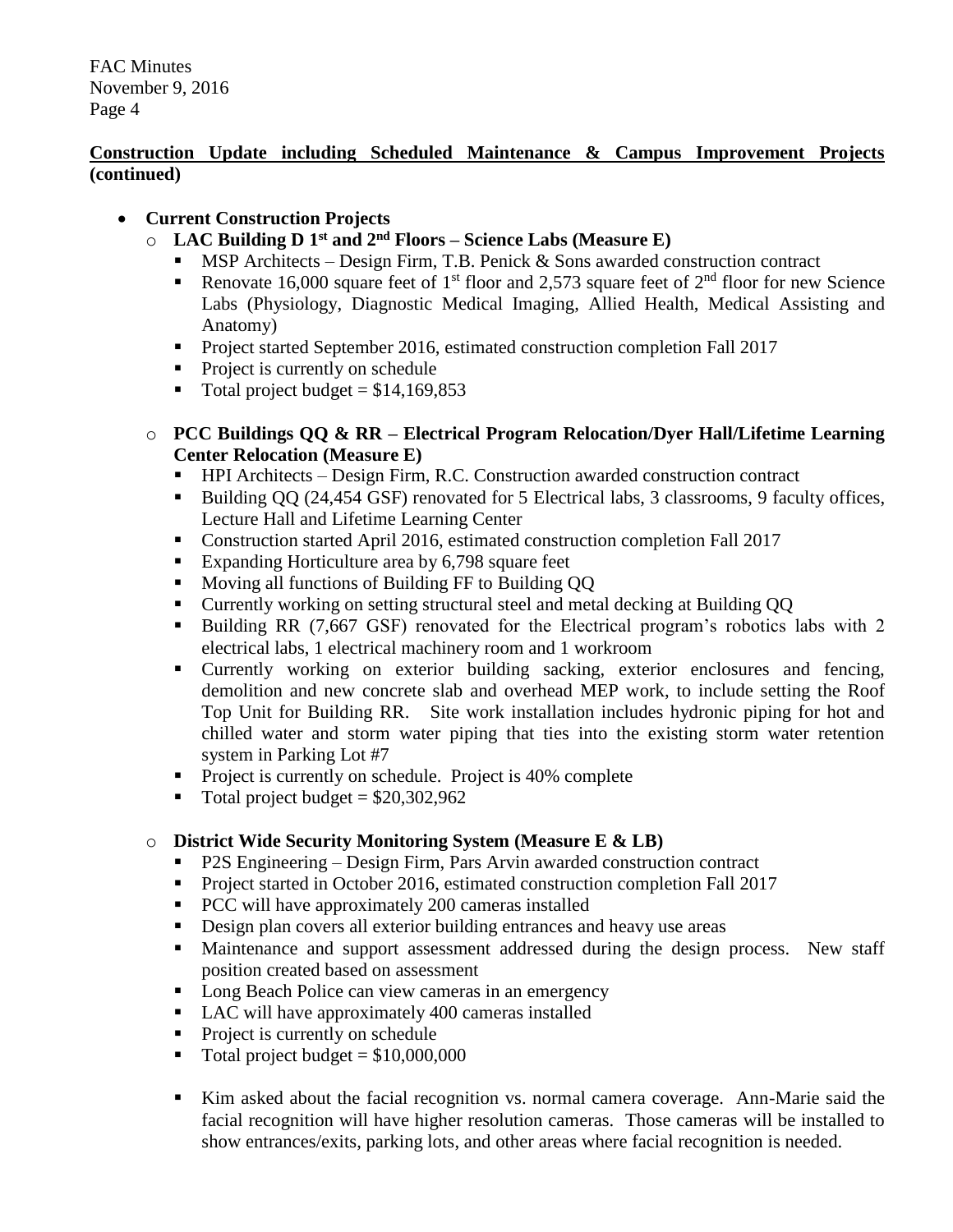## **Construction Update including Scheduled Maintenance & Campus Improvement Projects (continued)**

## **Current Construction Projects (continued)**

- **PCC** will be on the first phase followed by LAC.
- Kim asked how the cameras will be installed. Terrance and Medhanie stated the cameras will be installed on new poles rather than installing them on existing light poles.
- **Terrance announced the Notice to Proceed should be issued November 2016.**

#### **Upcoming Construction Projects**

## o **LAC Building P – English Studies (Measure E & LB)**

- Steinberg Architects Design Firm, Public bid to determine contractor
- Occupants will be moved to swing space in Buildings M and N
- **Project will address ADA, classrooms, offices and mechanical systems**
- **Submitted design documents to DSA for review January 2016**
- DSA Approved project October 25, 2016. Currently in bid process.
- Estimated construction start in Spring 2017, completion Fall 2018
- $\blacksquare$  Total project budget = \$8,670,713
- Parking Lot A will be used for the laydown area for the contractors. The parking lot will be fenced off before the first of the Spring semester.
- The contract is expected to be awarded at the January Board of Trustees meeting.

# o **LAC Building J – Auditorium (Measure E & LB)**

- SVA Architects Design Firm, Public bid to determine contractor
- Renovate 37,878 GSF Auditorium, originally built in 1956
- Adding 14,119 GSF onto northwest corner for additional classrooms, offices, storage and elevator
- Upgrading structural, accessibility and fire/life safety to current codes
- **Submitted design documents to DSA for review October 2016, DSA approval expected** Spring 2017
- Construction start Summer 2017, construction completion Spring 2019
- Total project budget =  $$24,629,548$

# **Current Design Projects**

# o **LAC Outdoor Kinesiology Labs (Measure E & LB)**

- Design contract awarded to Westberg and White, Fall 2016
- Design for renovation of outdoor kinesiology labs
- Including softball field, soccer fields and tennis courts
- Address ADA access issues, lighting and parking
- **Installation of artificial turf on some fields**
- Kim asked about crumb rubber issues specifically chemicals that may be in the rubber. Tim and Medhanie stated the Stadium project included studies concerning this issue. The studies confirmed the safety of the field.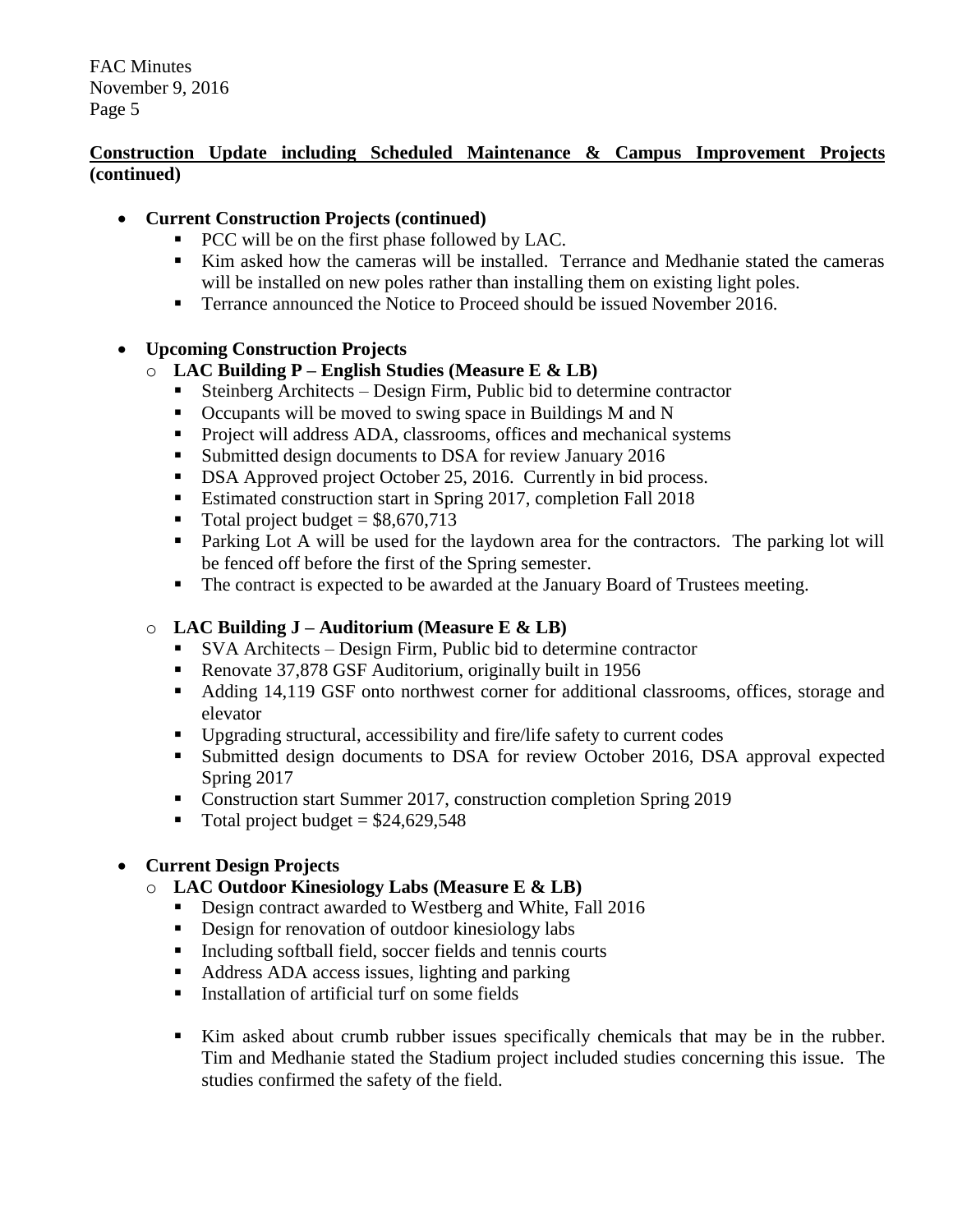## **Construction Update including Scheduled Maintenance & Campus Improvement Projects (continued)**

## **Current Design Projects (continued)**

- o **LAC Building W – Aquatic Center (Measure E & LB)**
	- Construction of a new 50 meter x 25 yard pool
	- Scope includes construction of a support building of approximately 12,000 sq. ft. to provide showers, locker rooms, storage, pool equipment and office spaces
	- Alicia asked what our current pool size is. Tim replied it is 25 yards x 25 yards. Ann-Marie said the new pool will be a regulation sized pool for competitions.
	- Kim asked if we applied for the Southern California Edison car charger. Tim responded we have heard from our representative and said we have to buy the chargers. SCE would pay for the installation of no less than 10 meters. Kim encouraged some of the stations be installed near the classrooms that teach alternative transportation. Two chargers will be installed with new Building QQ; four chargers could be in the parking structure; and there could be chargers at Building Z. We are still evaluating the pros and cons before making a decision on whether to move forward with this as a project.

#### **Project Prioritization List (Tim)**

*(Refer to "Project Prioritization List Updated November 2016" Bond Does Pass and Bond Doesn't Pass handouts)*

- California voters passed Bond Measure 51 to approve state funding for projects on the 2041 Facilities Master Plan. The Bond Measure will provide \$27 million for LBCC. Tim reviewed the "Bond Does Pass" report.
- Some projects have been moved up and some moved back because of the bond passage.
- The statewide bond includes funds for Buildings M/N and Building MM.
- Ann-Marie discussed the Governor's state budget and the authorization to move forward with the plans. There is some concern the Governor may not give the authorization to issue the bonds.
- Alicia asked about Buildings M/N as swing space. Ann-Marie said that issue has been addressed in the plans.
- Shannon asked if this was just for facilities. Ann-Marie confirmed these funds are only for facilities.
- The Project Prioritization list for November 2016 was approved as submitted for "Bond Does Pass" including the changes in the timeline.

# **Building C & GG Survey Results (Ann-Marie)**

*(Refer to "Building C & GG Satisfaction Survey Results" handouts)*

- Ann-Marie reviewed the surveys for Buildings C and GG.
- There were many comments regarding the temperature of Building C as being too cold. Facilities is currently looking at improving this issue. There were also comments about the screens covering the whiteboards. Ann-Marie will be meeting with Facilities to discuss the matter; however, it was noted that some faculty like the screen locations and that we may not be able to appease all people that use the facilities. There was also a comment about the noise level for chairs on the floors. Ann-Marie said chair glides will be installed on the chairs and will become a standard for chairs in classrooms.